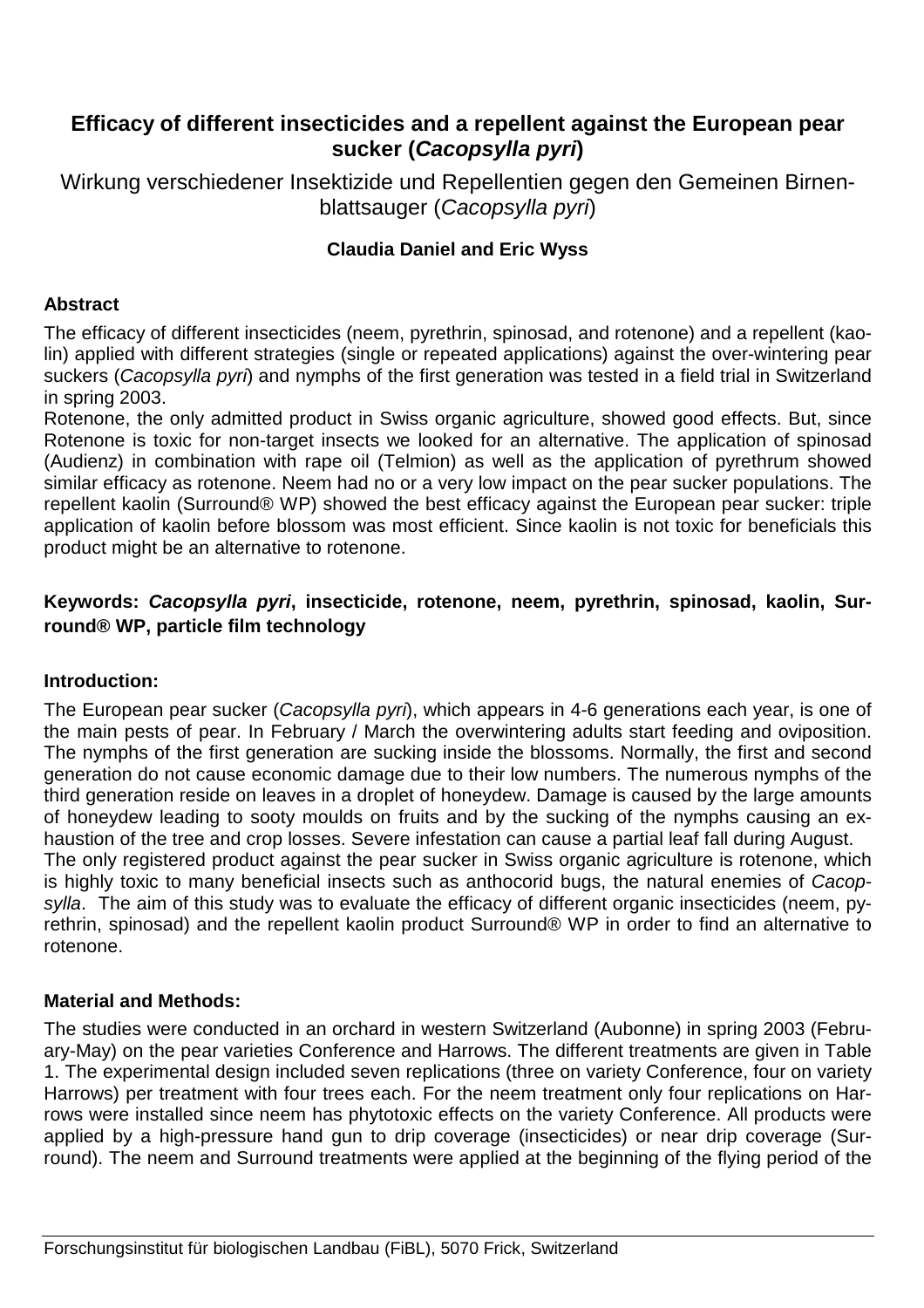over-wintering adult pear suckers (stage 51-52 BBCH = bud swelling). All other insecticide treatments were focussed on the larvae of the first generation at stage 66-69 BBCH (petal fall).

To control the activity of the adult pear suckers, beating tray samples were taken at four dates between end of February and end of May. The infestation with nymphs on the blossoms and the young shoots was visually monitored at four dates in April and May. The data were analysed by a two-way ANOVA and a Tukey HSD test (α = 0.05) using JMP Version 4.0.2.

| label        | product name        | active<br>matter | concentr.  | number of<br>treatments | applied at<br>stage (BBCH) |
|--------------|---------------------|------------------|------------|-------------------------|----------------------------|
| control      | control             | untreated        |            |                         |                            |
| neem 1x      | NeemAzal-T/S        | neem             | 0.3%       | 1x                      | $52 - 53$                  |
| neem 2x      | NeemAzal-T/S        | neem             | 0.3%       | 2x                      | 52-53 & 54-56              |
| Surround 2x  | <b>Surround® WP</b> | kaolin           | 30kg/1000l | 2x                      | 51-53 & 54-56              |
| Surround 3x  | <b>Surround® WP</b> | kaolin           | 30kg/1000l | 3x                      | 51-53 at 7d interval       |
| Surround 6x  | <b>Surround® WP</b> | kaolin           | 30kg/1000l | 6x                      | 51-53 3x at 7d interval &  |
|              |                     |                  |            |                         | 66-69 3x at 7d interval    |
| pyrethrum 1x | <b>Pyrethrum FS</b> | pyrethrin        | 0.05%      | 1x                      | 66-67                      |
| pyrethrum 2x | <b>Pyrethrum FS</b> | pyrethrin        | 0.05%      | 2x                      | 66-67 & 68-69              |
| rotenone 2x  | <b>Sicid</b>        | rotenone         | 0.5%       | 2x                      | 66-67 & 68-69              |
| spinosad 2x  | <b>Audienz</b>      | spinosad         | 0.03%      | 2x                      | 66-67 & 68-69              |
| spinosad/oil | <b>Audienz</b>      | spinosad         | 0.03%      | 2x                      | 66-67 & 68-69              |
| 2x           | <b>Telmion</b>      | rape oil         | $1\%$      |                         |                            |

Table 1: Treatments applied in the field trials in Aubonne in 2003.

## **Results:**

The adult pear suckers of the over-wintering generation were monitored by beating tray samples (Table 2). At the end of February the pear sucker were already active. The flying period of the overwintering adults declined after mid-March and stopped at the end of March.

Table 2: Mean number of adult European pear sucker (Cacopsylla pyri) during the first flying period. Beating tray samples were taken in the neighbourhood of the experimental site in Aubonne (1 sample = 100 beatings on 33 branches).

|                             | Dates of sampling   number of samples   Mean number of | adult psyllids/sample |
|-----------------------------|--------------------------------------------------------|-----------------------|
| $26^{\text{th}}$ Feb 03     |                                                        | 56.5                  |
| $\overline{05}^{th}$ Mar 03 | 3                                                      | 94.0                  |
| $12^{th}$ Mar 03            | 3                                                      | 32.0                  |
| $20^{\text{th}}$ Mar 03     |                                                        | 2.5                   |

At the beginning of the first flying period neem and Surround were applied. All other insecticide treatments were focussed on the larvae of the first generation. Therefore, during the first visual control (23<sup>rd</sup> April) only the neem treatments with one and two applications ("neem 1x", "neem 2x") and Surround treatments with two and three applications ("Surround 2x", "Surround 3x") could be assessed. The results are shown in Figure 1. The number of nymphs on 50 blossoms or young fruits, respectively, was monitored. Compared to the untreated control both Surround treatments significantly reduced the number of nymphs, whereas neem had no effect.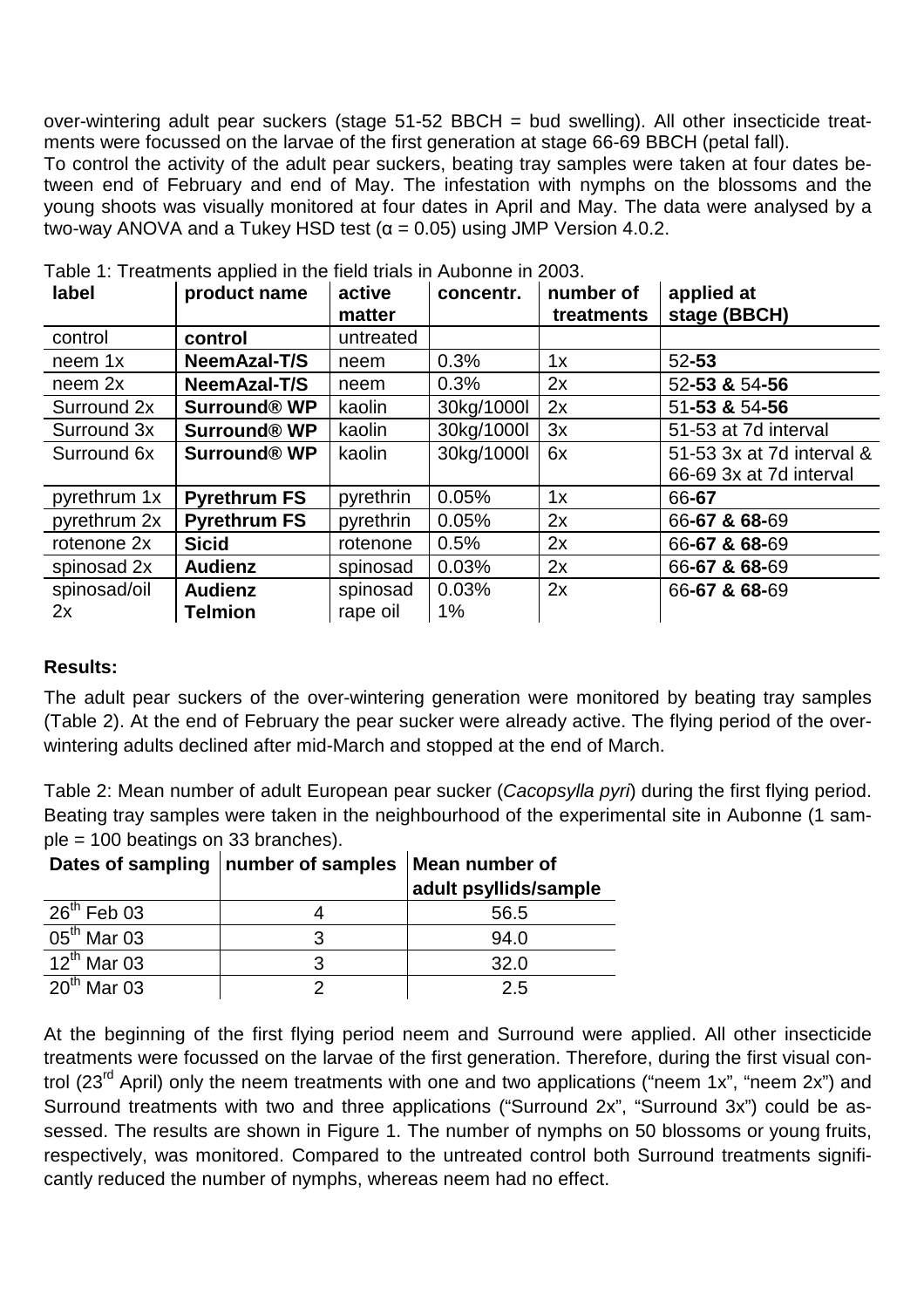

Figure 1: Effects of neem and Surround treatments before bud burst on the mean number of Ca- $\overline{\text{copy}}$  nymphs of the first generation monitored on 23<sup>rd</sup> April 2003. Statistical analyses: two-way ANOVA (p<0.0001); different letters show significant differences (Tukey HSD test,  $\alpha$ =0.05).

For the second visual control ( $6<sup>th</sup>$  May 2003) all treatments could be evaluated but the treatment Surround with 6 applications ("Surround 6x") was only treated five times at this moment. The results are presented in Table 3. Again, all Surround treatments showed the best results, whereas no differences could be detected between them. The treatments "spinosad/oil 2x" and "rotenone 2x" also had a lasting and significant efficacy. However, both treatments showed slightly more pear sucker nymphs than the trees treated with Surround. The treatment "spinosad 2x" (without additive) was less efficient than the combined "spinosad/oil 2x" but the differences were not significant. No differences in efficacy could be detected between the two neem treatments as well as between the two pyrethrum treatments. Whereas, compared with the untreated control, "neem 2x" had a significant effect, "pyrethrum 2x" not.

|                 | $6th$ May 2003     |            | 21 <sup>st</sup> May 2003 |    |
|-----------------|--------------------|------------|---------------------------|----|
| Treatments      | Larvae/50 blossoms |            | Larvae/20 shoots          |    |
| control         | 48.29              | A          | 35.29                     | AB |
| pyrethrum 1x    | 33.86              | AB         | 11.29                     | B  |
| pyrethrum 2x    | 35.00              | AB         | 7.00                      | B  |
| neem 1x         | 18.00              | <b>ABC</b> | 35.00                     | AB |
| neem 2x         | 17.25              | <b>BC</b>  | 76.50                     | A  |
| rotenone 2x     | 15.14              | <b>BC</b>  | 6.86                      | B  |
| spinosad 2x     | 16.57              | <b>BC</b>  | 29.29                     | AB |
| spinosad/oil 2x | 7.00               | <b>BC</b>  | 9.57                      | B  |
| Surround 2x     | 0.71               | С          | 5.57                      | B  |
| Surround 3x     | 0.00               | C          | 0.71                      | B  |
| Surround 6x     | 0.14               | С          | 6.71                      | B  |

Table 3: Effects of different insecticide and kaolin treatments on the mean number of Cacopsylla nymphs on  $6^{th}$  May 2003 and on 21<sup>st</sup> May 2003 (two-way ANOVA p<0.0001 ( $6^{th}$  May), p=0.0004 (21<sup>st</sup> May); Tukey HSD test  $\alpha$ =0.05: treatments with different letters are significantly different).

Two weeks later (21<sup>st</sup> May), visual controls of the pear shoots showed different results: no significant differences could be detected between the control and any treatment (Table 3). However, the best results were achieved with "pyrethrum 2x", "rotenone 2x" and the different Surround treat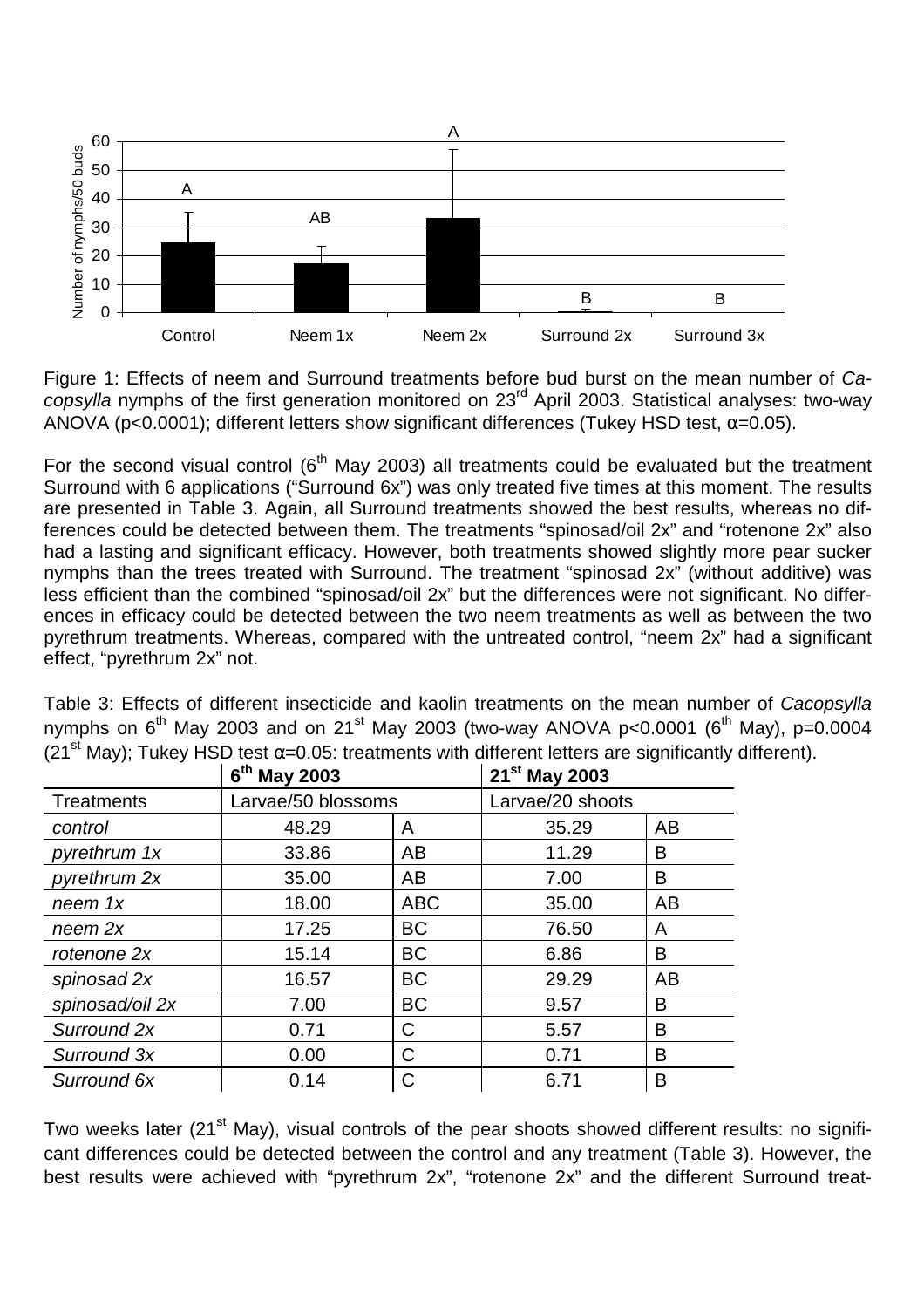ments. These results should be treated with care, since many adults were noticed during the visual control. This, on the one hand, could indicate that oviposition and in consequence larval development of the 1<sup>st</sup> generation was not completed. On the other hand, the 1<sup>st</sup> and 2<sup>nd</sup> generation could already have started to overlap.

During the last visual control (28<sup>th</sup> May 2003) the treatment "Surround 6x" could still be recognised by the white coated trees. But the young leaves at the top of the shoot were not protected by the Surround coating. Thus, on these parts of the tree most of the eggs were found. At this date the generations of the pear sucker were clearly mixed: adults, different larval stages, and eggs were observed on the leaves and on the top of the shoots. For this reason it was difficult to collect representative data. Moreover, the mobile adults probably moved between the different treatments. Therefore, the results of this visual control are not shown.

At the beginning of May the rows next to the trial were treated twice with Surround in a bigger, more practice like experiment. The results are given in Figure 2. In the treated area clearly less pear sucker eggs were laid and as a result also less nymphs were counted. However, this type of experiment without replicates does not allow statistical analysis.



Figure 2: Number of Cacopsylla nymphs and eggs and infestation rate (%) on shoots on 28<sup>th</sup> May 2003 in Aubonne.

### **Discussion:**

At the beginning of the flying period of the over-wintering adult pear suckers (stage 51-52 BBCH = bud swelling) the neem treatments were applied with the idea to kill the adults and/or to reduce the females' fertility. Surround applied at the same time should have hindered the female pear suckers to lay their eggs on the unattractive, kaolin coated leaves and shoots. All other insecticide treatments were focussed on killing the larvae of the first generation at stage 66-69 BBCH (petal fall).

Rotenone, the only registered product against pear suckers in Swiss organic agriculture, showed good effects. Thus, a suitable product to control the European pear sucker is available. But, since rotenone is toxic to beneficials an alternative for this product is desirable.

Neem had no or a very low impact on the pear sucker populations. Since neem was applied against the adults in order to kill them or to reduce females' fertility, it is possible that new, fertile insects